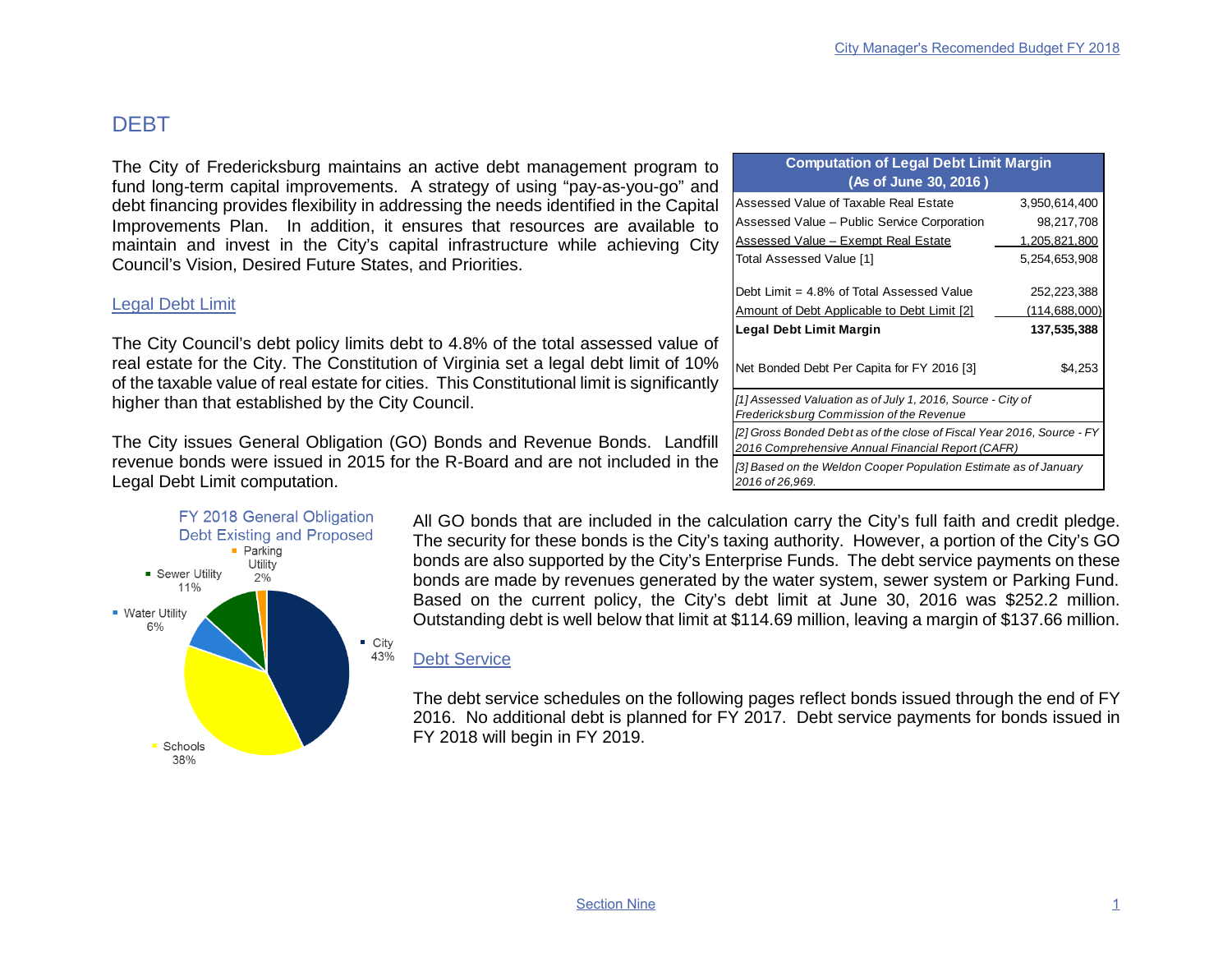Total principal and interest in FY 2018 for debt supported by the general fund is \$8.3 Million. However, the General Fund transfer to support school debt will be reduced by \$153,884 based on funds received from the Virginia Public School Authority (VPSA). VPSA issued refunding bonds during FY 2012 and 2014 and sent the savings in a lump sum to the City. The City established a reserve fund to reduce or "credit" those savings on an annual basis during the life of the 2004A Bonds.

| Debt Service as a Percentage of Revenues |                   |                         |        |  |  |  |  |  |  |  |  |  |
|------------------------------------------|-------------------|-------------------------|--------|--|--|--|--|--|--|--|--|--|
|                                          | <b>Fund Total</b> | Debt Service % of Total |        |  |  |  |  |  |  |  |  |  |
| General Fund                             | 93,515,000        | 8,302,892               | 8.88%  |  |  |  |  |  |  |  |  |  |
| Water Fund                               | 5,098,992         | 829,939                 | 16.28% |  |  |  |  |  |  |  |  |  |
| Sewer Fund                               | 7,892,882         | 1,609,652               | 20.39% |  |  |  |  |  |  |  |  |  |
| Parking Fund                             | 872,000           | 299,696                 | 34.37% |  |  |  |  |  |  |  |  |  |

The FY 2018 Recommended Budget proposes a debt issuance of \$11.03 million. Proceeds will be used for the following projects:

- **\$5 Million Riverfront Park Construction**
- \$3.23 Million Public Works projects including Fall Hill Avenue improvements and a new salt storage building
- \$1.5 Million Enterprise Wide Resource Computer System
- \$1.3 Million School improvements new roof at Walker Grant Middle School.



The estimated debt service related to the issuance in FY 2019 bonds is \$890,000. Of that amount, approximately \$366,000 is related to Riverfront Park. Please note, the Fall Hill Avenue project is a FY 2017 project.

The charts on the following pages provide more detail on the City's outstanding debt and include the following:

•Summary of outstanding debt by bond issue •Requested FY 2018 debt service appropriations •General fund principal and interest payments, and •Annual debt service payments.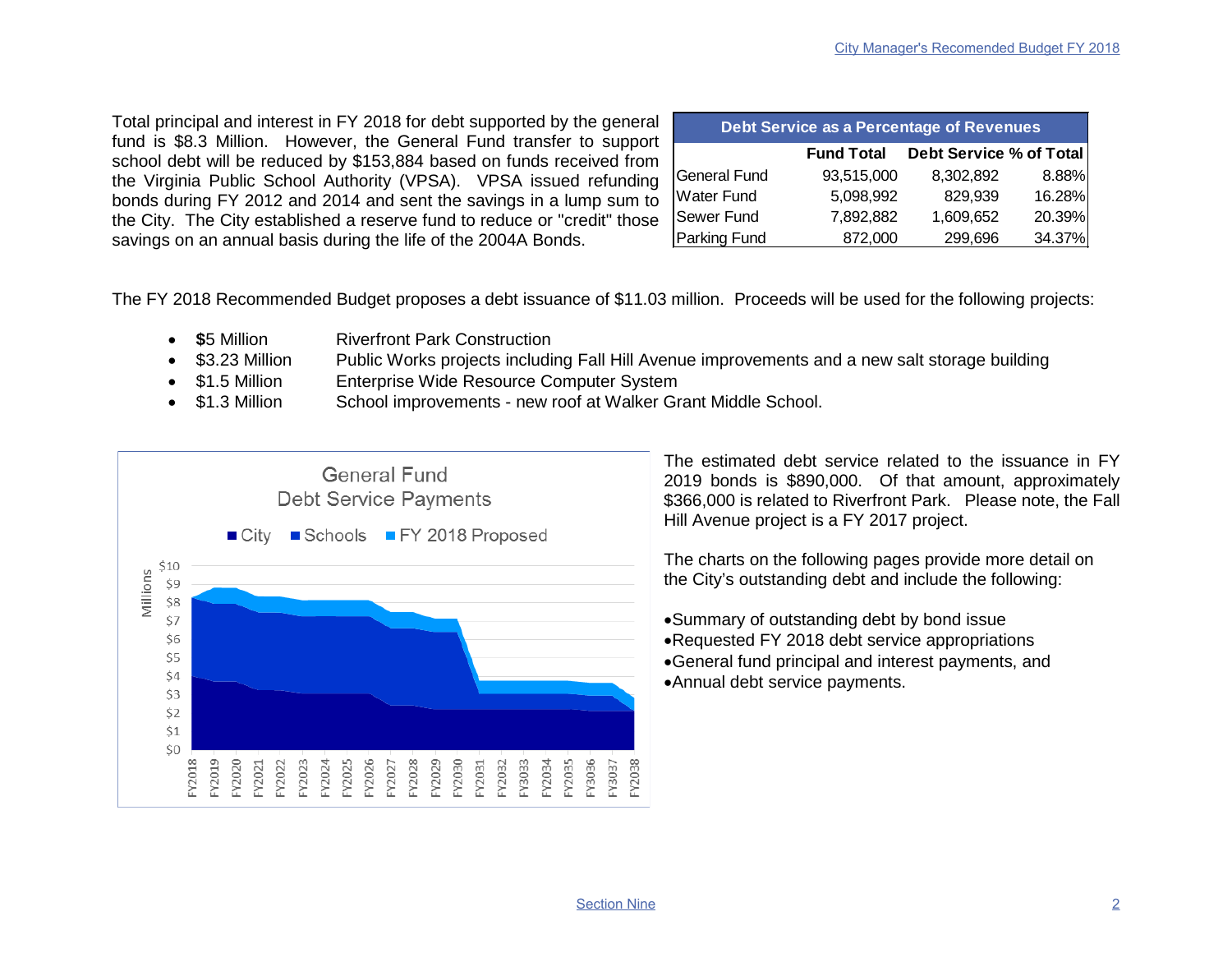# General Fund Supported Principal and Interest Payments

| <b>General Obligation Debt</b> |                                  |                      |                 |                  |                      |                |              |  |  |  |  |  |  |  |
|--------------------------------|----------------------------------|----------------------|-----------------|------------------|----------------------|----------------|--------------|--|--|--|--|--|--|--|
| <b>Fiscal</b><br>Year          | <b>General Fund Debt Service</b> |                      |                 |                  |                      |                |              |  |  |  |  |  |  |  |
|                                |                                  | <b>Existing Debt</b> |                 |                  | <b>Proposed Debt</b> |                | <b>TOTAL</b> |  |  |  |  |  |  |  |
|                                |                                  |                      | <b>Existing</b> |                  |                      | <b>Propsed</b> |              |  |  |  |  |  |  |  |
|                                | <b>Principal</b>                 | <b>Interest</b>      | <b>Total</b>    | <b>Principal</b> | <b>Interest</b>      | <b>Total</b>   |              |  |  |  |  |  |  |  |
| <b>FY2018</b>                  | 4,775,957                        | 3,526,935            | 8,302,892       |                  |                      |                | 8,302,892    |  |  |  |  |  |  |  |
| FY2019                         | 4,640,064                        | 3,328,031            | 7,968,095       | 434,758          | 435,242              | 870,000        | 8,838,095    |  |  |  |  |  |  |  |
| <b>FY2020</b>                  | 4,833,121                        | 3,127,495            | 7,960,616       | 452,044          | 417,956              | 870,000        | 8,830,616    |  |  |  |  |  |  |  |
| FY2021                         | 4,573,399                        | 2,913,915            | 7,487,314       | 470,017          | 399,983              | 870,000        | 8,357,314    |  |  |  |  |  |  |  |
| <b>FY2022</b>                  | 4,776,213                        | 2,700,563            | 7,476,775       | 488,706          | 381,294              | 870,000        | 8,346,775    |  |  |  |  |  |  |  |
| <b>FY2023</b>                  | 4,803,529                        | 2,494,949            | 7,298,478       | 508,138          | 361,862              | 870,000        | 8,168,478    |  |  |  |  |  |  |  |
| <b>FY2024</b>                  | 5,021,666                        | 2,287,748            | 7,309,415       | 528,343          | 341,657              | 870,000        | 8,179,415    |  |  |  |  |  |  |  |
| FY2025                         | 5,229,480                        | 2,070,888            | 7,300,368       | 549,353          | 320,647              | 870,000        | 8,170,368    |  |  |  |  |  |  |  |
| <b>FY2026</b>                  | 5,458,340                        | 1,847,788            | 7,306,129       | 571,198          | 298,802              | 870,000        | 8,176,129    |  |  |  |  |  |  |  |
| <b>FY2027</b>                  | 5,002,771                        | 1,628,258            | 6,631,029       | 593,913          | 276,087              | 870,000        | 7,501,029    |  |  |  |  |  |  |  |
| <b>FY2028</b>                  | 5,219,538                        | 1,409,882            | 6,629,420       | 617,532          | 252,468              | 870,000        | 7,499,420    |  |  |  |  |  |  |  |
| FY2029                         | 5,253,855                        | 1,185,094            | 6,438,949       | 483,522          | 228,478              | 712,000        | 7,150,949    |  |  |  |  |  |  |  |
| <b>FY2030</b>                  | 5,491,022                        | 951,623              | 6,442,645       | 503,057          | 208,943              | 712,000        | 7,154,645    |  |  |  |  |  |  |  |
| FY2031                         | 2,288,190                        | 788,210              | 3,076,399       | 523,380          | 188,620              | 712,000        | 3,788,399    |  |  |  |  |  |  |  |
| <b>FY2032</b>                  | 2,375,357                        | 698,320              | 3,073,676       | 544,525          | 167,475              | 712,000        | 3,785,676    |  |  |  |  |  |  |  |
| <b>FY3033</b>                  | 2,467,524                        | 606,251              | 3,073,775       | 566,523          | 145,477              | 712,000        | 3,785,775    |  |  |  |  |  |  |  |
| <b>FY2034</b>                  | 2,564,691                        | 511,842              | 3,076,533       | 589,411          | 122,589              | 712,000        | 3,788,533    |  |  |  |  |  |  |  |
| <b>FY2035</b>                  | 2,666,837                        | 404,672              | 3,071,510       | 613,223          | 98,777               | 712,000        | 3,783,510    |  |  |  |  |  |  |  |
| <b>FY3036</b>                  | 2,685,000                        | 284,884              | 2,969,884       | 637,997          | 74,003               | 712,000        | 3,681,884    |  |  |  |  |  |  |  |
| <b>FY3037</b>                  | 2,805,000                        | 162,047              | 2,967,047       | 663,772          | 48,228               | 712,000        | 3,679,047    |  |  |  |  |  |  |  |
| <b>FY2038</b>                  | 2,090,000                        | 49,638               | 2,139,638       | 690,589          | 21,411               | 712,000        | 2,851,638    |  |  |  |  |  |  |  |
| <b>TOTAL</b>                   | 85,021,554                       | 32,979,033           | 118,000,587     | 11,030,000       | 4,790,000            | 15,820,000     | 133,820,587  |  |  |  |  |  |  |  |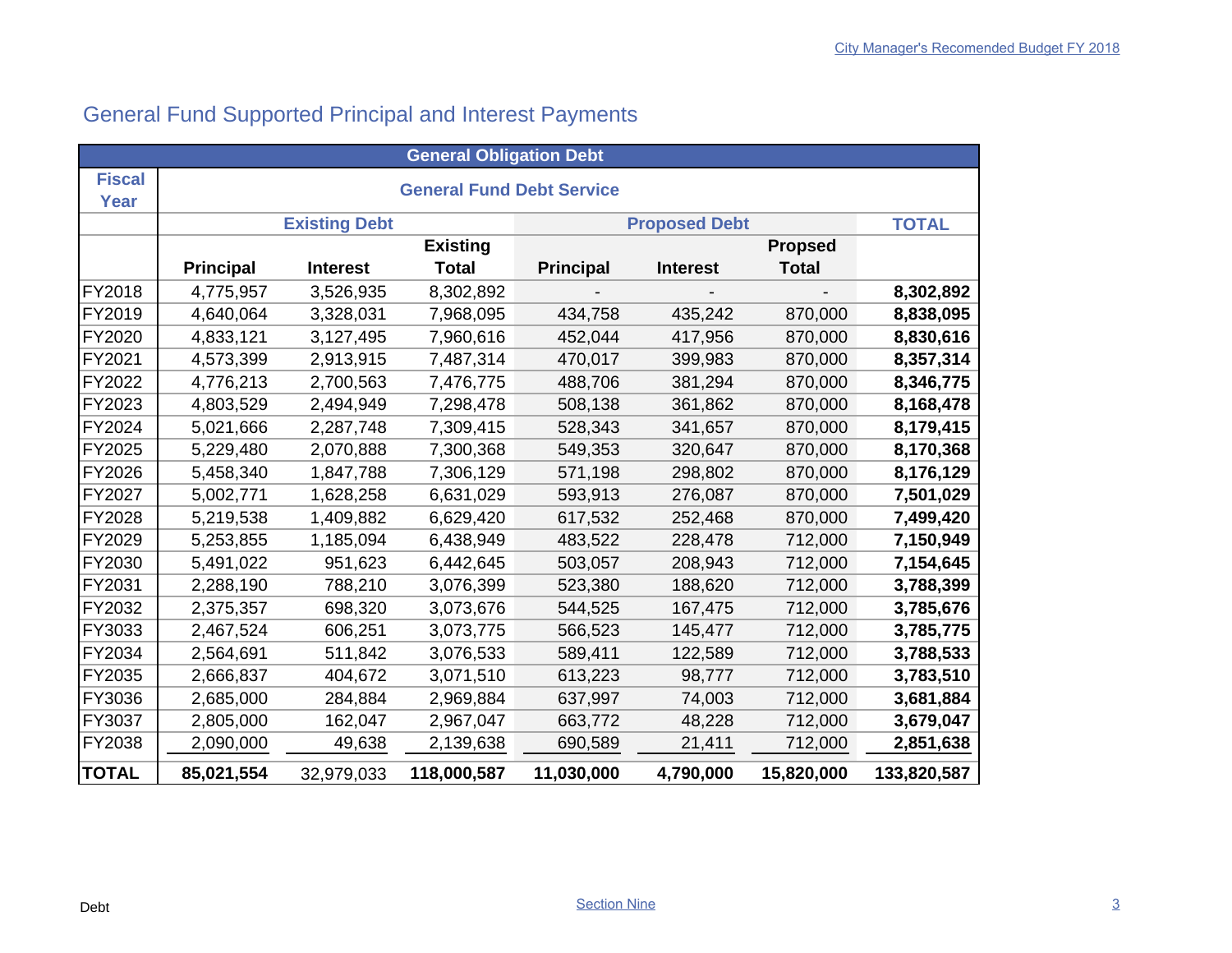| <b>General Obligation Debt</b> |            |                                 |                     |              |                |              |                          |              |                |  |  |  |  |
|--------------------------------|------------|---------------------------------|---------------------|--------------|----------------|--------------|--------------------------|--------------|----------------|--|--|--|--|
| <b>Fiscal</b><br>Year          |            | <b>General Government Funds</b> |                     |              | <b>Revenue</b> |              |                          |              |                |  |  |  |  |
|                                | City       | Schools*                        | FY 2018<br>Proposed | <b>TOTAL</b> | Water          | <b>Sewer</b> | Parking                  | <b>TOTAL</b> | R-Board        |  |  |  |  |
| FY2018                         | 4,046,042  | 4,256,850                       |                     | 8,302,892    | 829,939        | 1,609,652    | 299,696                  | 2,739,288    | 281,622        |  |  |  |  |
| FY2019                         | 3,748,190  | 4,219,905                       | 870,000             | 8,838,095    | 649,990        | 1,606,493    | 299,747                  | 2,556,229    | 280,859        |  |  |  |  |
| FY2020                         | 3,743,418  | 4,217,198                       | 870,000             | 8,830,616    | 648,627        | 1,605,380    | 299,657                  | 2,553,664    | 279,584        |  |  |  |  |
| FY2021                         | 3,269,695  | 4,217,620                       | 870,000             | 8,357,314    | 512,232        | 1,261,832    | 301,380                  | 2,075,444    | 279,397        |  |  |  |  |
| FY2022                         | 3,260,842  | 4,215,934                       | 870,000             | 8,346,775    | 513,685        | 1,261,577    | 299,009                  | 2,074,270    | 278,697        |  |  |  |  |
| FY2023                         | 3,102,680  | 4,195,798                       | 870,000             | 8,168,478    | 496,314        | 1,248,619    | 298,497                  | 2,043,430    | 280,756        |  |  |  |  |
| FY2024                         | 3,108,570  | 4,200,844                       | 870,000             | 8,179,415    | 494,837        | 1,246,091    | 299,799                  | 2,040,727    | 282,047        |  |  |  |  |
| FY2025                         | 3,102,133  | 4,198,235                       | 870,000             | 8,170,368    | 496,409        | 1,243,240    | 297,006                  | 2,036,655    |                |  |  |  |  |
| FY2026                         | 3,104,227  | 4,201,902                       | 870,000             | 8,176,129    | 497,737        | 1,234,101    | 298,025                  | 2,029,863    | $\blacksquare$ |  |  |  |  |
| FY2027                         | 2,429,220  | 4,201,809                       | 870,000             | 7,501,029    | 495,404        | 1,223,164    |                          | 1,718,568    |                |  |  |  |  |
| FY2028                         | 2,429,654  | 4,199,766                       | 870,000             | 7,499,420    | 496,322        | 1,215,673    |                          | 1,711,995    |                |  |  |  |  |
| FY2029                         | 2,242,494  | 4,196,455                       | 712,000             | 7,150,949    | 464,812        | 619,297      | $\overline{\phantom{a}}$ | 1,084,109    | $\blacksquare$ |  |  |  |  |
| FY2030                         | 2,242,053  | 4,200,592                       | 712,000             | 7,154,645    | 465,283        | 609,274      |                          | 1,074,557    |                |  |  |  |  |
| FY2031                         | 2,242,852  | 833,547                         | 712,000             | 3,788,399    | 465,530        | 153,267      |                          | 618,798      |                |  |  |  |  |
| FY2032                         | 2,244,576  | 829,100                         | 712,000             | 3,785,676    | 465,554        | 153,275      | $\overline{\phantom{a}}$ | 618,828      | $\blacksquare$ |  |  |  |  |
| FY3033                         | 2,243,031  | 830,744                         | 712,000             | 3,785,775    | 465,353        | 153,209      |                          | 618,561      | $\blacksquare$ |  |  |  |  |
| FY2034                         | 2,243,008  | 833,525                         | 712,000             | 3,788,533    | 464,928        | 153,069      |                          | 617,997      |                |  |  |  |  |
| FY2035                         | 2,241,238  | 830,272                         | 712,000             | 3,783,510    | 464,304        | 152,852      |                          | 617,156      |                |  |  |  |  |
| FY3036                         | 2,138,925  | 830,959                         | 712,000             | 3,681,884    |                |              |                          |              | ٠              |  |  |  |  |
| FY3037                         | 2,136,538  | 830,509                         | 712,000             | 3,679,047    |                |              |                          |              |                |  |  |  |  |
| FY2038                         | 2,139,638  |                                 | 712,000             | 2,851,638    |                |              |                          |              |                |  |  |  |  |
| <b>TOTAL</b>                   | 57,459,024 | 60,541,563                      | 15,820,000          | 133,820,587  | 9,387,261      | 16,750,065   | 2,692,815                | 28,830,141   | 1,962,963      |  |  |  |  |

### All Funds - General Obligation & Revenue Debt Payments by Fiscal Year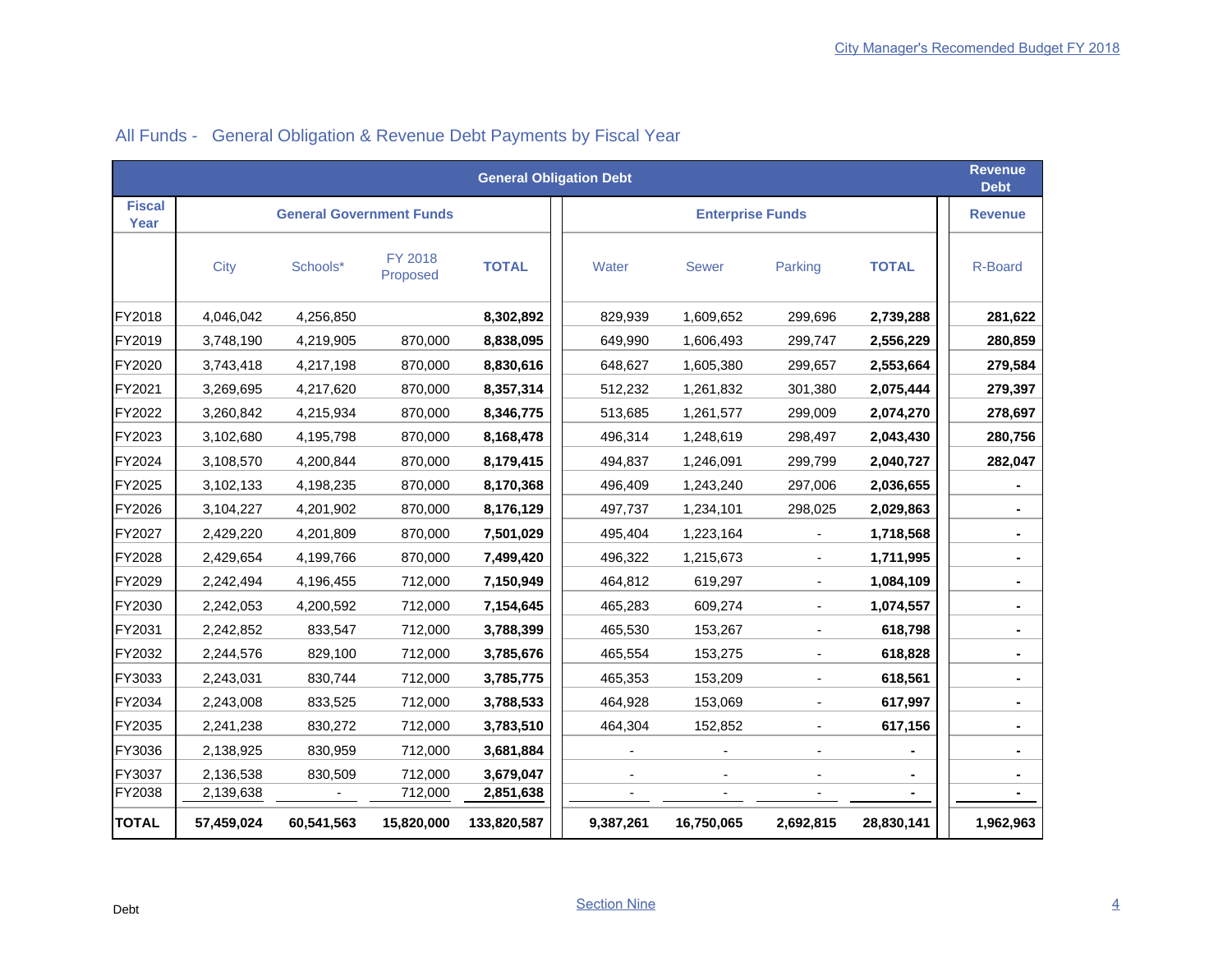### Summary of Outstanding Debt (Principal)

| <b>Outstanding Debt</b>                                                               | <b>Purpose</b>                                                                                                                           | Original<br><b>Issuance</b> | Issue<br><b>Date</b> | <b>Maturity</b><br><b>Date</b> |            | <b>Principal Allocation By Sector</b> | <b>Balance</b><br>6/30/2017 | <b>Balance</b><br>6/30/2018 |                           |             |             |
|---------------------------------------------------------------------------------------|------------------------------------------------------------------------------------------------------------------------------------------|-----------------------------|----------------------|--------------------------------|------------|---------------------------------------|-----------------------------|-----------------------------|---------------------------|-------------|-------------|
| <b>General Obligation</b>                                                             |                                                                                                                                          |                             |                      |                                | City       | <b>Schools</b>                        | Water<br><b>Utility</b>     | <b>Sewer</b><br>Utility     | Parking<br><b>Utility</b> |             |             |
| 2004A General Obligation School<br>Bonds - Virginia Public School<br>Authority (VPSA) | Construction of James Monroe High<br>School and Lafayette Upper Elementary<br>School                                                     | 48,095,000                  |                      | 2004 7/15/2029                 |            | 32,320,000                            |                             |                             |                           | 32,320,000  | 30,515,000  |
| 2007E General Obligation Bonds                                                        | Various wastewater and water projects<br>and Riverfront Park land acquisition and<br>development.                                        | 10,750,000                  |                      | 2007 8/1/2018                  | 234,600    |                                       | 40,800                      | 744,600                     |                           | 1,020,000   | 520,000     |
| 2009A General Obligation<br><b>Refunding Bonds</b>                                    | Refunded 1998A bonds (water and<br>wastewater projects, street, education<br>and communications center)                                  | 4,162,000                   | 2009                 | 6/1/2018                       | 281,700    | 34,904                                | 176,396                     |                             |                           | 493,000     |             |
| 2010A, 2010B, 2010C General<br><b>Obligation Bonds</b>                                | <b>Wastewater Projects</b>                                                                                                               | 6,220,000                   |                      | 2010 2/15/2030                 |            |                                       |                             | 4,525,000                   |                           | 4,525,000   | 4,250,000   |
| 2011A General Obligation Bonds                                                        | New courthouse and related<br>improvements and refunded 2001A<br>bonds (Conwan Blvd, Dixon St<br>recreation center, fire ladder truck)   | 36,650,000                  |                      | 2011 7/15/2037                 | 31,130,810 | 86,236                                | 72,782                      | 45.172                      |                           | 31,335,000  | 30,165,000  |
| 2014A General Obligation<br><b>Refunding Bonds</b>                                    | Refunded 2005 B bonds (Dixon Park,<br>police headquarters, Sophia St parking<br>garage)                                                  | 6,820,000                   | 2014                 | 8/1/2025                       | 3.709.528  |                                       |                             |                             | 2,425,472                 | 6,135,000   | 5,515,000   |
| 2014B General Obligation<br><b>Refunding Bonds</b>                                    | Refunded 2007E bonds (Various<br>wastewater and water projects and<br>Riverfront Park land acquisition and<br>development)               | 6,915,000                   | 2014                 | 8/1/2027                       | 1.543.300  |                                       | 268.400                     | 4,898,300                   |                           | 6,710,000   | 6,600,000   |
| 2015A General Obligation Bonds                                                        | Wastewater and water projects,<br>transportation improvements, refuse<br>collection vehicles, Riverfront Park, Fire<br>Station #3 design | 15,865,000                  | 2015                 | 4/1/2035                       | 2,855,475  |                                       | 7,155,585                   | 3,213,940                   |                           | 13,225,000  | 11,870,000  |
| 2016A General Obligation Bond                                                         | Public Safety radio system, Original<br>Walker Grant School site improvements                                                            | 12,820,000                  |                      | 2016 10/1/2036                 | 1,600,000  | 11,225,000                            |                             |                             |                           | 12,825,000  | 12,335,000  |
| <b>Total G.O. Outstanding Principal</b>                                               | <b>Existing Debt</b>                                                                                                                     |                             |                      |                                | 41,355,413 | 43,666,140                            | 7.713.963                   | 13,427,012                  | 2,425,472                 | 108,588,000 | 101,770,000 |
| Proposed FY 2018 General<br><b>Obligation Bonds</b>                                   | Riverfront Park, Salt Storage Facility,<br>Walker Grant Roof, Fall Hill Avenue                                                           | 11,030,000                  | Spring<br>2018       | 2038                           | 9,730,000  | 1,300,000                             |                             |                             |                           |             | 11,030,000  |
| <b>TOTAL GENERAL OBLIGATION</b><br><b>OUTSTANDING PRINCIPAL</b>                       | <b>Existing and Proposed Debt</b>                                                                                                        |                             |                      |                                | 51,085,413 | 44,966,140                            | 7,713,963                   | 13,427,012                  | 2,425,472                 | 108,588,000 | 112,800,000 |

| <b>Revenue Debt</b>          |                                                    |           |                |           |           |
|------------------------------|----------------------------------------------------|-----------|----------------|-----------|-----------|
| 2015D Revenue Bond (R-Board) | Solid waste - improvements at regional<br>landfill | 1,855,000 | 2015 10/1/2023 | 000,060,1 | 1,455,000 |